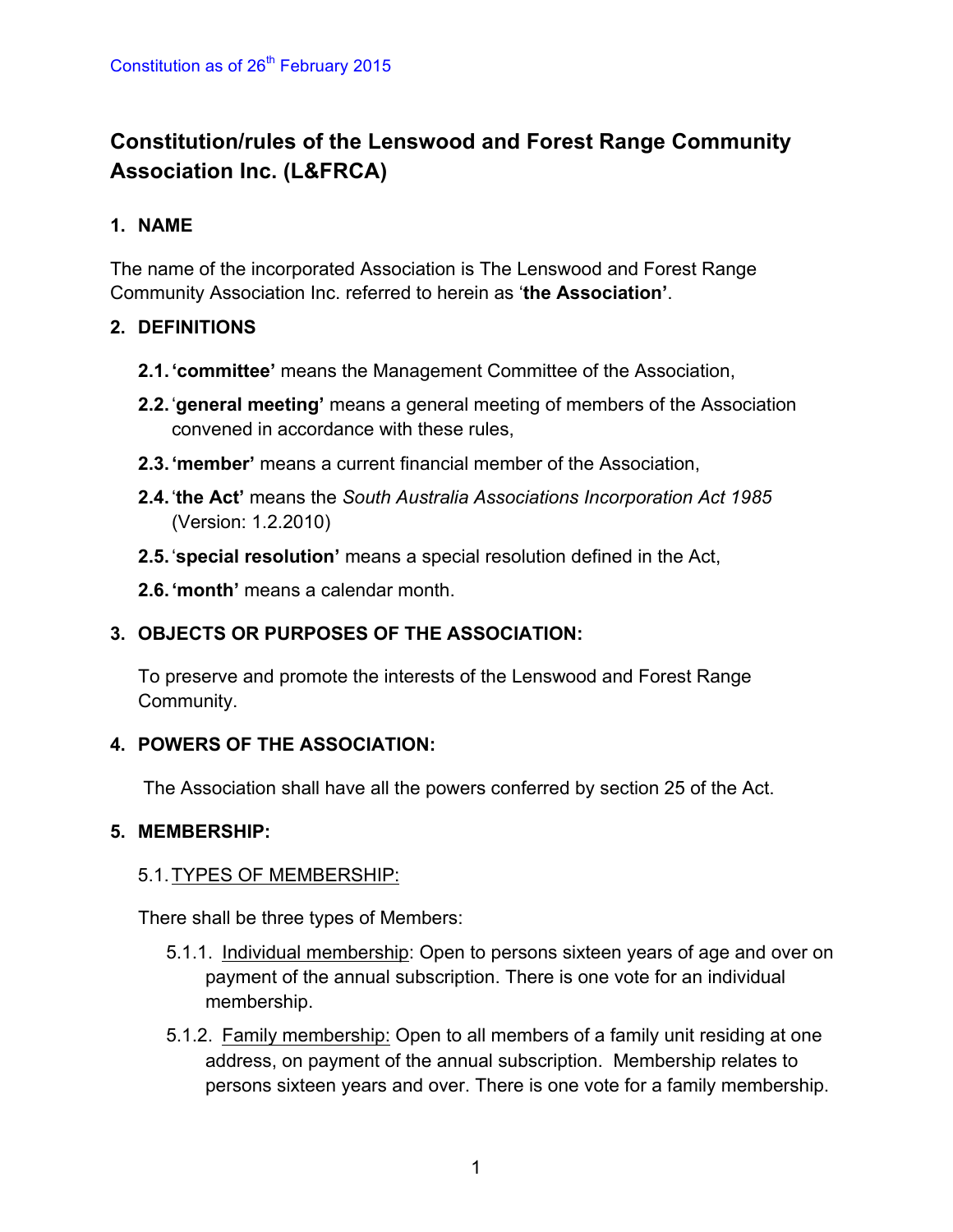5.1.3. Honorary life membership: The Association may bestow this to a member by a resolution of an annual or Special General meeting, in recognition of outstanding service to the Association. No membership subscription applies. There in one vote for an honorary life membership

# 5.2SUBSCRIPTIONS:

5.2.1. The amount payable for an annual membership subscription will be set at the AGM.

5.2.2. The Annual Subscription payable by an Individual and Family members shall be paid in advance, and the membership subscription period is 1st July to 30th June the following year.

5.2.3. The annual member subscriptions must be paid between 1st July and 31<sup>st</sup> August each year.

5.2.4 Members who fail to renew their subscriptions by the 1st September each year, shall be deemed un-financial and have their names removed from the membership list.

#### 5.3 RESIGNATIONS:

A member may resign from membership of the Association by giving written notice to the secretary or public officer of the Association. Any resigning member shall be liable for any outstanding subscriptions, which may be recovered as a debt due to the Association.

#### 5.4 EXPULSION OF A MEMBER

- 5.4.1 Subject to giving a member an opportunity to be heard or to make a written submission, the committee may resolve to expel a member upon a charge of misconduct detrimental to the interests of the Association.
- 5.4.2 Particulars of the charge shall be communicated to the member at least one month before the meeting of the committee at which the matter will be determined.
- 5.4.3 The determination of the committee shall be communicated to the member, and in the event of an adverse determination the member shall, (subject to clause 5.4.4 below), cease to be a member 14 days after the committee has communicated its determination to the member.
- 5.4.4 It shall be open to a member to appeal the expulsion to the Association at a general meeting. The intention to appeal shall be communicated to the secretary or public officer of the Association within 14 days after the determination of the committee has been communicated to the member.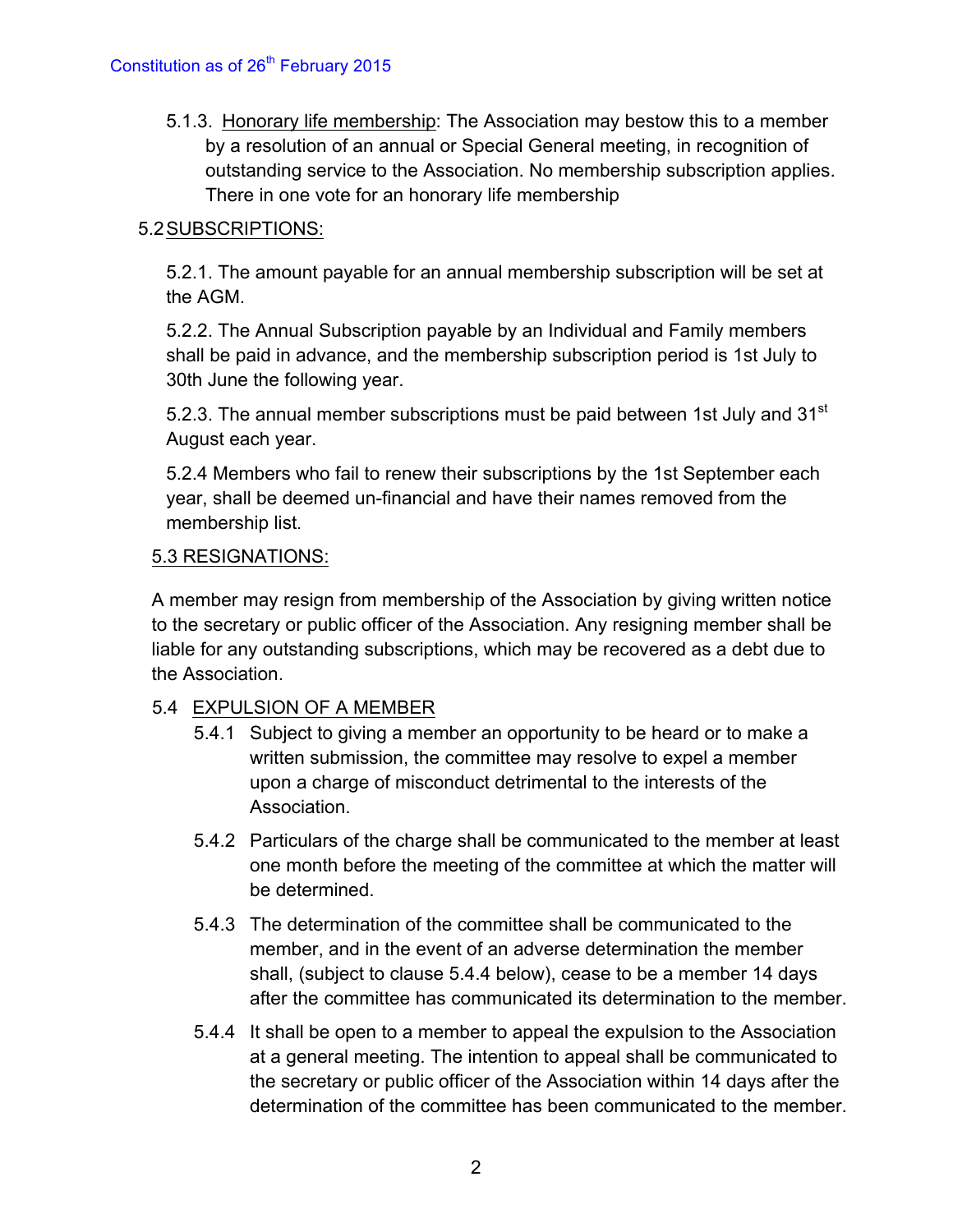5.4.5 In the event of an appeal under 5.4.4 (above), the appellant's membership of the Association shall not be terminated unless the determination of the committee to expel the member is upheld by the members of the Association in general meeting after the appellant has been heard by the members of the Association, and in such event membership will be terminated at the date of the general meeting at which the determination of the committee is upheld.

# **6. REGISTER OF MEMBERS:**

A register of members must be kept and contain:

- 6.1.The name, address, email, and phone number(s) of each member,
- 6.2.The date on the receipt provided for the annual membership subscription fee,
- 6.3.If applicable, the date of and reason(s) for termination of membership.

# **7. THE COMMITTEE:**

#### 7.1.POWERS AND DUTIES

- 7.1.1. The affairs of the Association shall be managed and controlled by a committee which, in addition to any powers and authorities conferred by these rules, may exercise all such powers and do all such things as are within the objects of the Association, and are not by the Act or by these rules required to be done by the Association in a general meeting.
- 7.1.2. The committee has the management and control of the funds and other property of the Association.
- 7.1.3. The committee shall have authority to interpret the meaning of these rules and any other matter relating to the affairs of the Association on which these rules are silent
- 7.1.4. The committee shall appoint a Public Officer as required by the Act. Notice of appointment and any change in the identity or address of the public officer are to be lodged using the correct form, within one month after the change with:

The Office of Consumer and Business Affairs (Corporate Affairs and Compliance Branch):

Level 3, Chesser House, 91-97 Grenfell Street, Adelaide, SA, 5000; Postal address: GPO Box 1719, Adelaide, SA, 5001.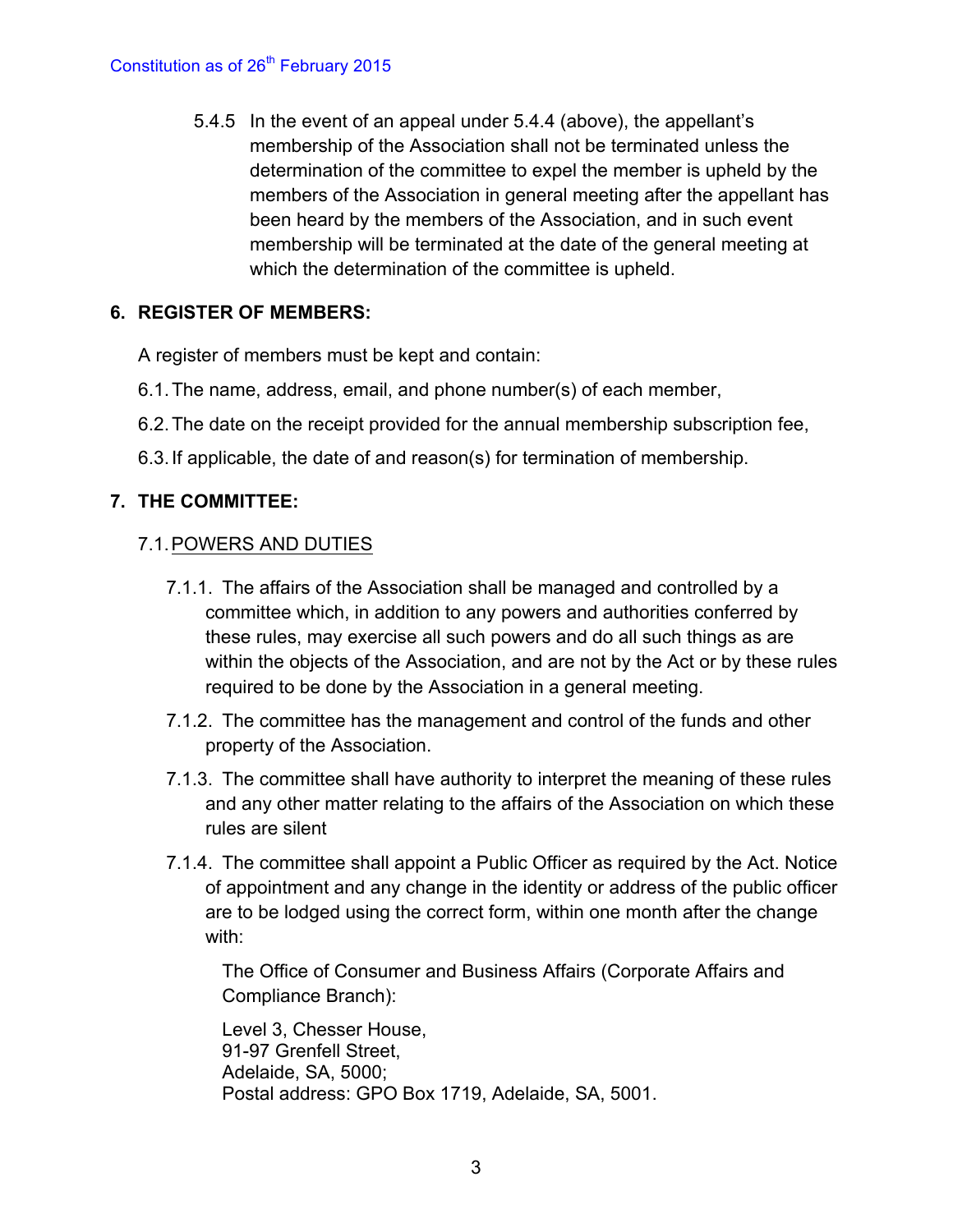#### 7.2.APPOINTMENT:

- 7.2.1. The Committee shall be comprised of at least five (5) members and no more than eight (8) members as per 7.2.2 (below).
- 7.2.2. Office bearers to be elected shall comprise of chairperson, secretary, treasurer and five (5) committee members.
- 7.2.3. A committee member shall be a natural person,
- 7.2.4. One (1) committee member shall be appointed as the Public Officer.
- 7.2.5. The office of secretary and treasurer can be combined if supported by a majority of the Committee.
- 7.2.6. One (1) member may be elected by the committee to be Deputy Chair or Co-Chair if supported by a majority of the Committee.
- 7.2.7. A retiring committee member shall be eligible to stand for re-election without nomination.
- 7.2.8. The length of term of office bearers is one (1) year or until the next Annual General Meeting when all Management Committee positions shall be declared vacant and an election is held to fill all positions.
- 7.2.9. The committee may appoint a person to fill a casual vacancy, and such a committee member shall hold office until the next annual general meeting of the Association,
- 7.2.10. The committee may establish subcommittees to meet the objectives of the Association in accordance with these rules. Subcommittees, their roles and their activities shall be recorded annually in the minutes.

#### 7.3.PROCEEDINGS OF COMMITTEE:

- 7.3.1. The committee shall meet as often as required but not less than four times per year to conduct the business of the committee,
- 7.3.2. Questions arising at any meeting of the committee shall be decided by a majority of votes (over 50%), and in the event of equality of votes the chairperson shall have a casting vote in addition to a deliberative (their own) vote.
- 7.3.3. A quorum for a meeting of the committee shall be one half (50%) of the members of the committee.
- 7.3.4. A member of the committee having a direct or indirect pecuniary interest in a contract or proposed contract with the Association must disclose the nature and extent of that interest to the committee as required by the Act, and shall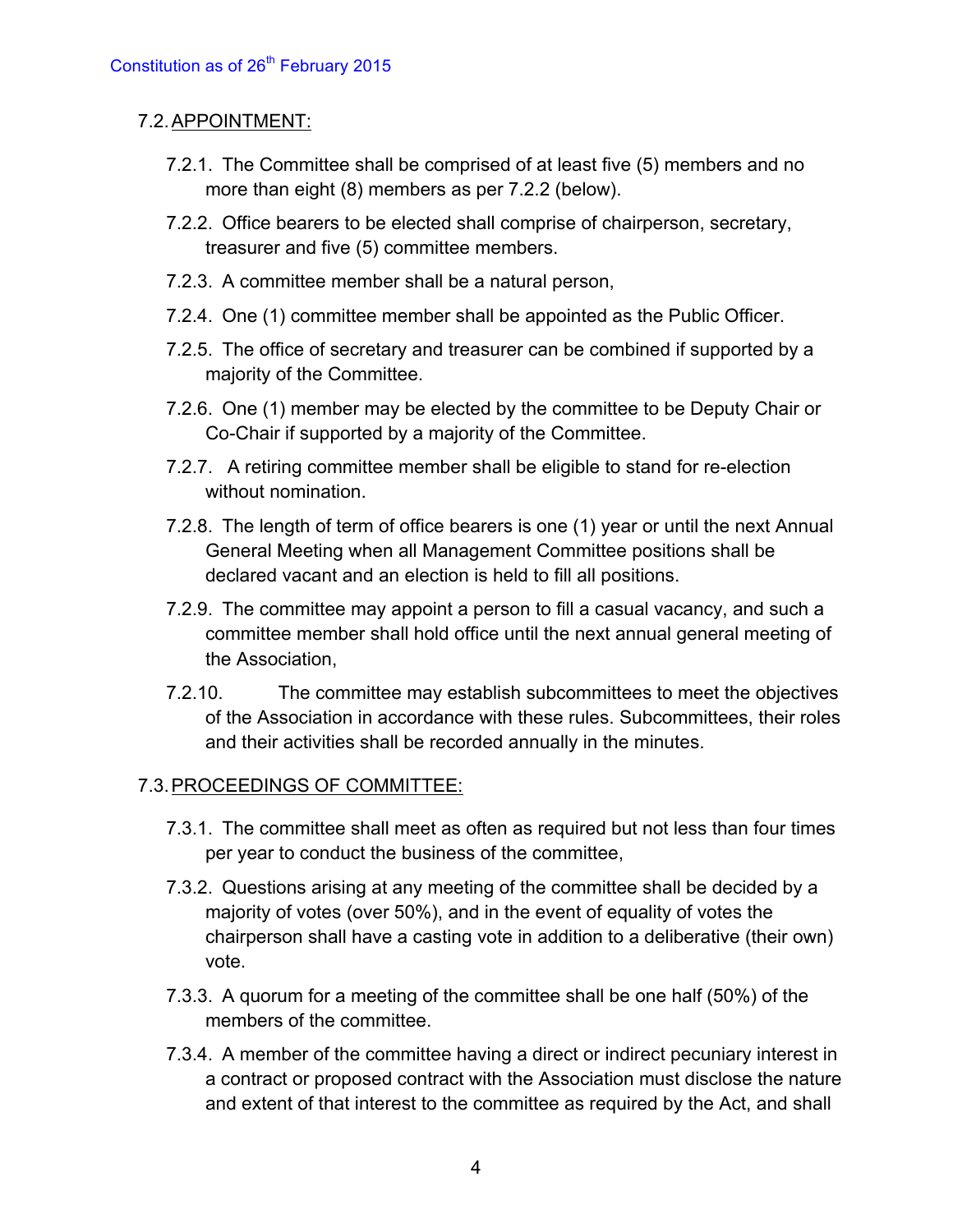not vote with respect to that contract or proposed contract. The member of the committee must disclose the nature and extent of his or her interest in the contract at the next annual general meeting of the Association.

#### 7.4.DISQUALIFICATION OF COMMITTEE MEMBERS

The office of a committee member shall become vacant if a committee member is:

- 7.4.1. Disqualified from being a committee member by the Act,
- 7.4.2. Expelled as a member under these rules,
- 7.4.3. Permanently incapacitated by ill health,
- 7.4.4. Absent without apology from more than four (4) meetings in a financial year, or
- 7.4.5. Resigns.

#### **8. THE SEAL**

The Association shall have a common seal upon which its corporate name shall appear in legible characters. The seal shall not be used without the express authorisation of the committee, and every use of the seal shall be recorded in the minute book of the Association. The affixing of the seal shall be witnessed by the chairperson and the secretary.

#### **9. GENERAL MEETINGS**

#### 9.1.ANNUAL GENERAL MEETINGS:

- 9.1.1. The AGM will be held no more than two (2) months after the end of the Association's financial year.
- 9.1.2. Members must be financial to vote at the Annual General Meeting (see rule 5.2.2 and 5.2.3 & 5.2.4).
- 9.1.3. A quorum for an AGM shall include a majority of the Committee (more than 50%) and at least 5 other members of the Association unless a Special Resolution is to be put to a vote (see 9.2).
- 9.1.4. The order of the business at the meeting shall be:
	- 9.1.4.1. The confirmation of the minutes of the previous annual general meeting and of any Special General meeting held since that meeting,
	- 9.1.4.2. The consideration of the accounts and reports of the committee and the auditor's report (if auditor's report is required),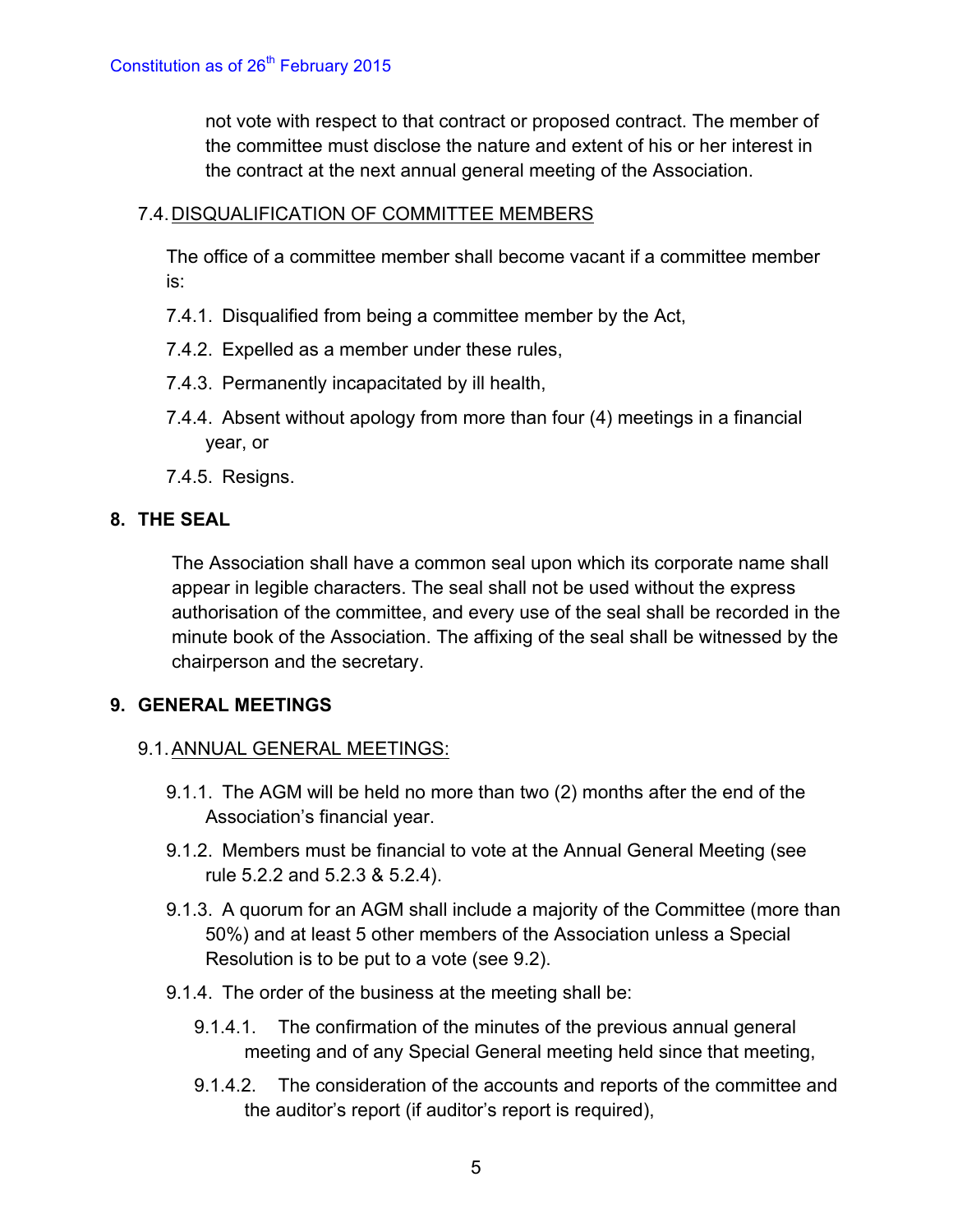- 9.1.4.3. The election of committee members,
- 9.1.4.4. The appointment of auditors (if required see rule 11.5)
- 9.1.4.5. Any other business requiring consideration by the Association in general meeting.

#### 9.2.SPECIAL GENERAL MEETING:

- 9.2.1. The committee may call a Special General meeting of the Association at any time.
- 9.2.2. The Annual General Meeting can double as a Special General meeting but the rules for conducting a Special General meeting should be followed. AGM agenda items should also be addressed at the meeting (i.e. election of office bearers for the Management Committee and setting membership fees).
- 9.2.3. Upon a requisition in writing of not less than 5% of the total number of members of the Association, the committee shall, within one (1) month of the receipt of the requisition, convene a Special General meeting for the purpose specified in the requisition.
- 9.2.4. Every requisition for a Special General meeting shall be signed by the relevant members and shall state the purpose of the meeting.
- 9.2.5. If a Special General meeting is not convened within one (1) month, as required by 9.2.2 above, the requisitionists, or at least 50% of their number, may convene a Special General meeting. Such a meeting shall be convened in the same manner as nearly as practical as a meeting convened by the committee, and for this purpose the committee shall ensure that the requisitionists are supplied free of charge with particulars of the members entitled to receive a notice of meeting.
- 9.2.6. The reasonable expenses of convening and conducting such a meeting shall be borne by the Association.
- 9.2.7. Quorum: Ten (10) members (a lesser or greater number may be appropriate depending upon the size of the membership) must to be present personally or by proxy to constitute a quorum for the transaction of business at any general meeting (including AGM and Special General Meetings).

# 9.3.NOTICE OF GENERAL MEETINGS:

9.3.1. Subject to 9.3.2, at least 14 days' notice of any general meeting shall be given to members. The notice shall set out where and when the meeting will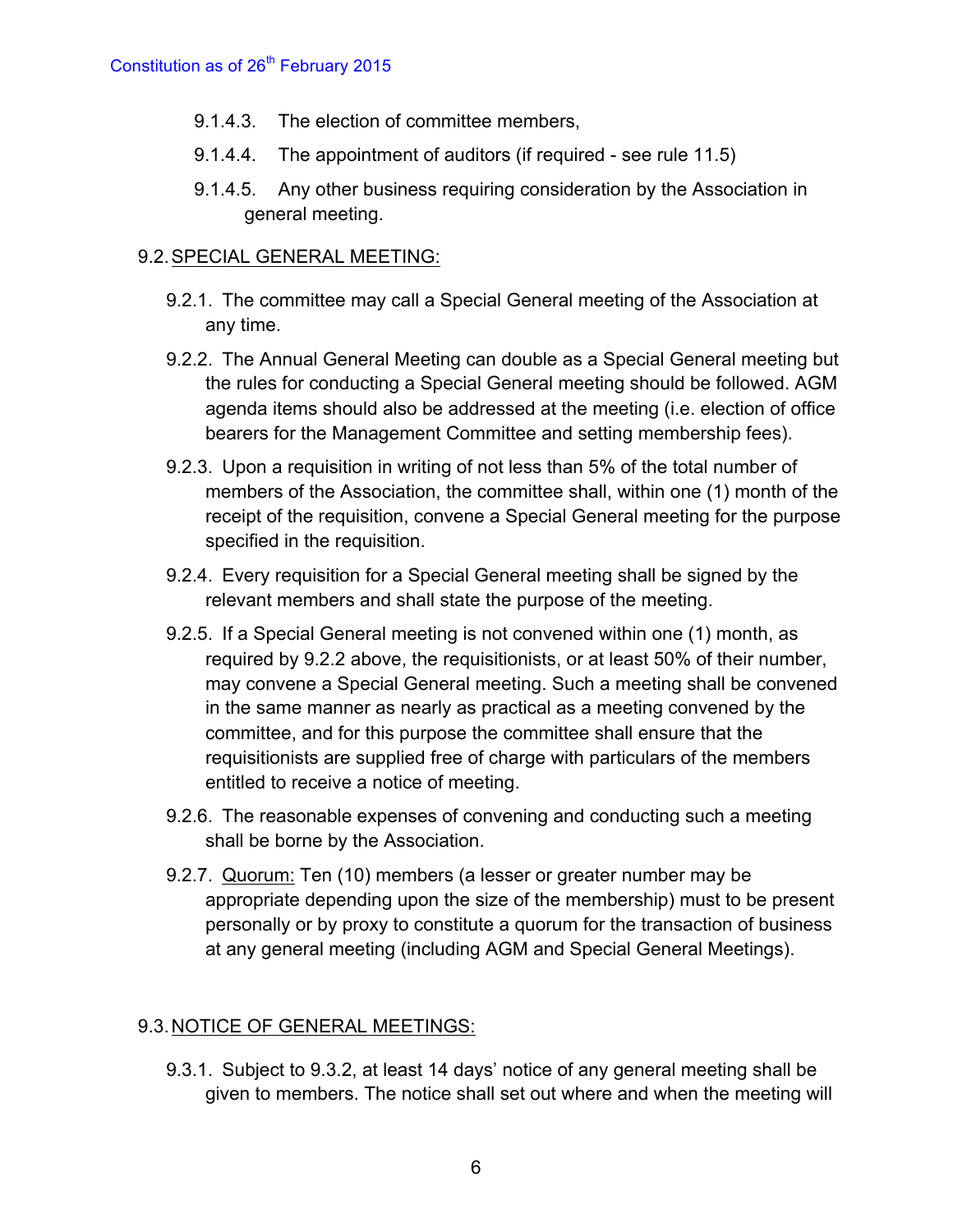be held, and particulars of the nature and order of the business to be transacted at the meeting.

- 9.3.2. Notice of a meeting at which a Special Resolution is to be proposed, shall be given at least 21 days prior to the date of the meeting.
- 9.3.3. A notice may be given by the Association to any member by serving the member with the notice personally, by sending it by post to the address appearing in the register of members or by sending it by email, to the email address appearing in the register of members (see rule 6).
- 9.3.4. Where a notice is sent by post:
	- 9.3.4.1. The service is effected by properly addressing, prepaying and posting a letter or packet containing the notice, and
	- 9.3.4.2. Unless the contrary is proved, service will be taken to have been effected at the time at which the letter or packet would be delivered in the ordinary course of post.
- 9.3.5. Where a notice is sent by email:
	- 9.3.5.1. The service is effected by properly addressing the email and by receiver supplying a valid email address,
	- 9.3.5.2. Unless the contrary is proved, service will be taken to have been effected at the time at which the email is sent unless email refusal notice is received.

# 9.4.PROCEEDINGS AT GENERAL MEETINGS:

- 9.4.1 Quorum: Ten (10) members (a lesser or greater number may be appropriate depending upon the size of the membership) must to be present personally or by proxy to constitute a quorum for the transaction of business at any general meeting (including for AGM and Special General Meetings).
- 9.4.2 If within 30 minutes after the time appointed for the meeting a quorum of members is not present, a meeting convened upon the requisition of members shall lapse. In any other case, the meeting shall stand adjourned to the same day in the next week, at the same time and place and if at such adjourned meeting a quorum is not present within 30 minutes of the time appointed for the meeting the members present shall form a quorum.
- 9.4.3 Subject to 9.4.4, the chairperson shall preside as chairperson at a general meeting of the Association.
- 9.4.4 If the chairperson is not present within five (5) minutes after the time appointed for holding the meeting, or he or she is present but declines to take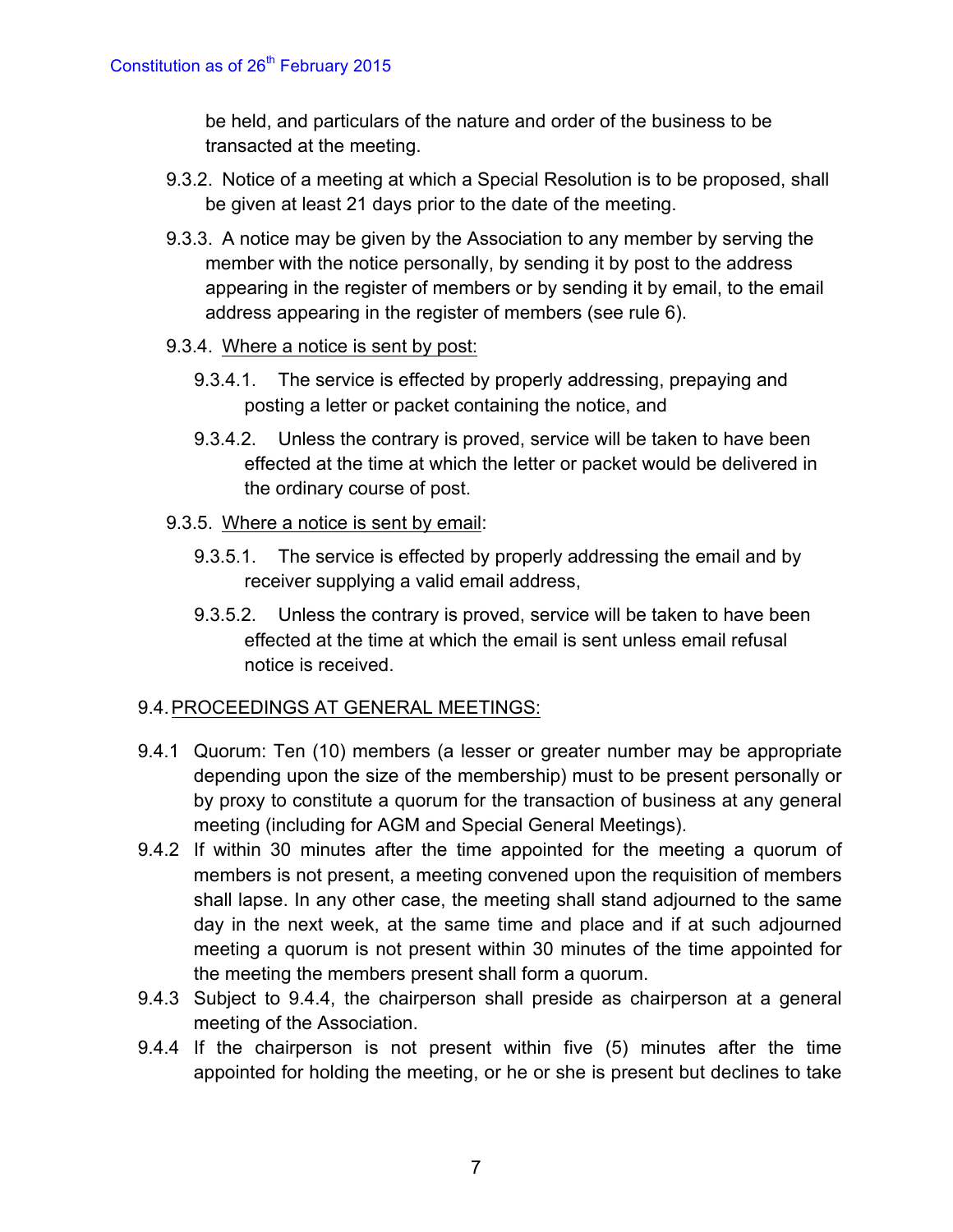or retires from the chair, the members may choose a committee member or one of their own number to be the chairperson of that meeting.

#### 9.5.VOTING AT GENERAL MEETINGS:

- 9.5.1. Subject to these rules, every member of the Association has only one vote at a meeting of the Association,
- 9.5.2. Subject to these rules, a question for decision at a general meeting, other than a special resolution, must be determined by a majority of members who vote in person or, where proxies are allowed, by proxy, at that meeting,
- 9.5.3. Unless a poll is demanded by at least five (5) members, a question for decision at a general meeting must be determined by a show of hands.

#### 9.6.POLL AT GENERAL MEETINGS:

- 9.6.1. If a poll is demanded by at least five (5) members, it must be conducted in a manner specified by the person presiding and the result of the poll is the resolution of the meeting on that question,
- 9.6.2. A poll demanded for the election of a person presiding or on a question of adjournment must be taken immediately, but any other poll may be conducted at any time before the close of the meeting.

# 9.7.SPECIAL AND ORDINARY RESOLUTIONS:

A Special Resolution of an incorporated Association is defined as a resolution passed at a Special General meeting or the Annual General meeting of the members of the Association (see Section 3 the Act, page 6).

- **9.7.1** Where the rules of the Association provide for the membership of the Association, a resolution passed at a duly convened meeting of the members of the Association if:
	- 9.7.1.1 At least 21 days written notice specifying the intention to propose the resolution as a special resolution has been given to all members of the Association; and
	- 9.7.1.2 It is passed at a meeting referred to in this paragraph by a majority of not less than three-quarters (75%) of such members of the Association as, being entitled to do so, vote in person or, where proxies are allowed, by proxy, at that meeting;
- **9.7.2** Where the rules of the Association do not provide for the membership of the Association, a resolution passed at a duly convened meeting of the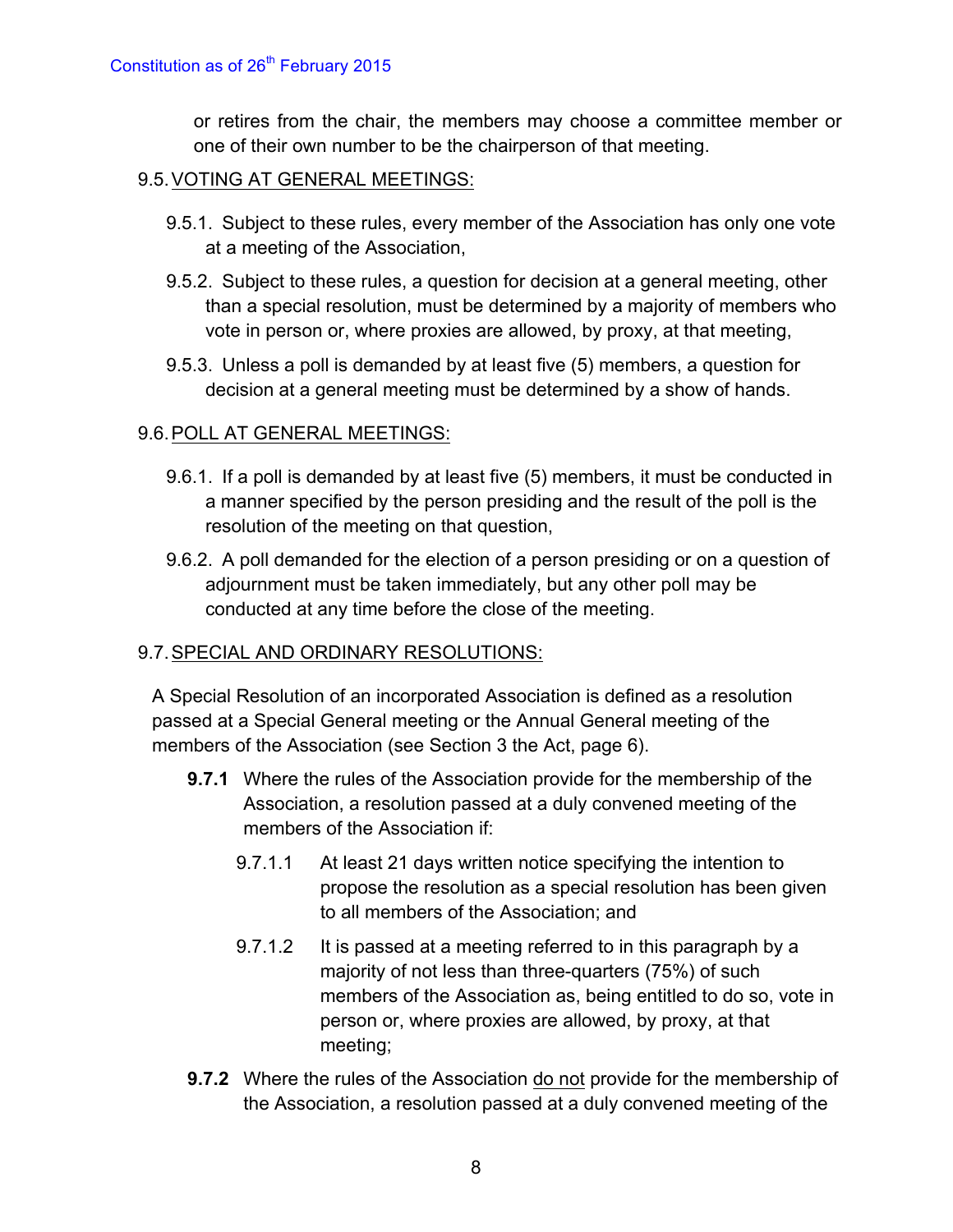members of the committee of the Association if:

- 9.7.2.1 At least 21 days written notice specifying the intention to propose the resolution as a special resolution has been given to all members of the committee; and
- 9.7.2.2 It is passed at a meeting referred to in this paragraph by a majority of not less than three-quarters (75%) of such members of the committee as, being entitled to do so, vote in person or, where alternates are allowed, by alternates, at that meeting;
- **9.7.3** An ordinary resolution is a resolution passed by a simple majority at a general meeting.

#### 9.8 PROXIES:

A member shall be entitled to appoint in writing a natural person who is also a member of the Association to be their proxy, and attend and vote at any general meeting including Special General meeting, of the Association.

#### 9.9 MINUTES:

- **9.9.1** Proper minutes of all proceedings of general meetings of the Association and of meetings of the Committee shall be documented and circulated within one (1) month after any meeting.
- **9.9.2** Hardcopies and electronic versions, of the confirmed minutes of the meeting will be signed by the Chair and Secretary as soon as possible or at the next succeeding meeting. The minutes are to be held by the Secretary and uploaded to the Association website (if one exists).
- **9.9.3** The minutes kept pursuant to this rule must be confirmed by the members of the Association or the members of the committee (as relevant) at a subsequent meeting.
- **9.9.4** Where minutes are entered and signed they shall, until the contrary is proved, be evidence that the meeting was convened and duly held, that all proceedings held at the meeting shall be deemed to have been duly held, and that all appointments made at a meeting shall be deemed to be valid.

#### 9.10 DISPUTE RESOLUTION

**9.10.1** The dispute resolution procedure set out in this rule applies to disputes under these Rules between: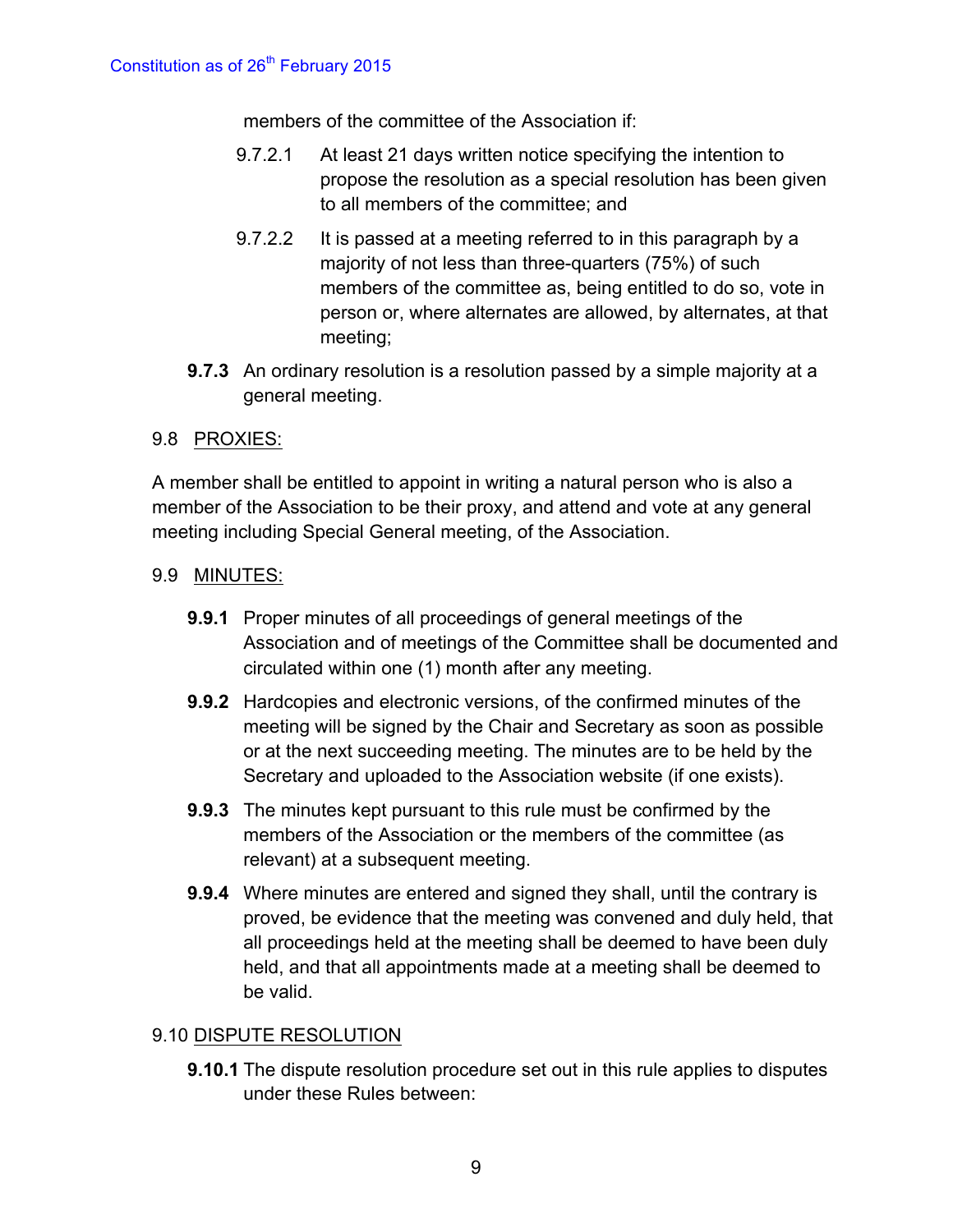- A member and another member, or
- Member and the Association
- **9.10.2** The parties to the dispute must meet and discuss the matter in dispute and, if possible, resolve the dispute within 14 days after the dispute comes to the attention of all of the parties.
- **9.10.3** If the parties are unable to resolve the dispute at the meeting the parties may choose to meet and discuss the dispute before an independent third person agreed to by the parties.
- **9.10.4** In this rule 'member' includes any person who was a member not more than six months before the dispute occurred. Section 40 of the Act provides that where the committee exercises any power of adjudication in relation to a dispute between the members, or a dispute between itself and members of the Association, the rules of natural justice must be observed. Section 61 of the Act provides that an application to the Court for an order under the section may be made by a member of an incorporated Association or by a former member expelled from the Association (provided that the application is made within six months of the expulsion), who believes that the affairs of the Association are being conducted in a manner that is oppressive or unreasonable.

# 10 **FINANCIAL REPORTING AND ACCOUNTING:**

# **10.7** FINANCIAL YEAR:

**10.7.1** The financial year of the Association shall be the period commencing on 1st July and end on 30th June the following year.

# **10.8** ACCOUNTS TO BE KEPT

- **10.8.1** The Association shall keep and retain such accounting records as are necessary to correctly record and explain the financial transactions and financial position of the Association in accordance with the Act.
- **10.8.2** The treasurer must table a financial report to every meeting and provide an audited financial statement at each Annual General Meeting. The auditor, the treasurer and one other member of the Management Committee must sign the annual audited financial statement.
- **10.8.3** Annual financial report must be audited and signed by an authorized person/organisation as specified in Section 35 of the Act.
- **10.8.4** All other rules related to auditing of the Association annual financial report be followed as per Section 36, 37 and 38 of the Act.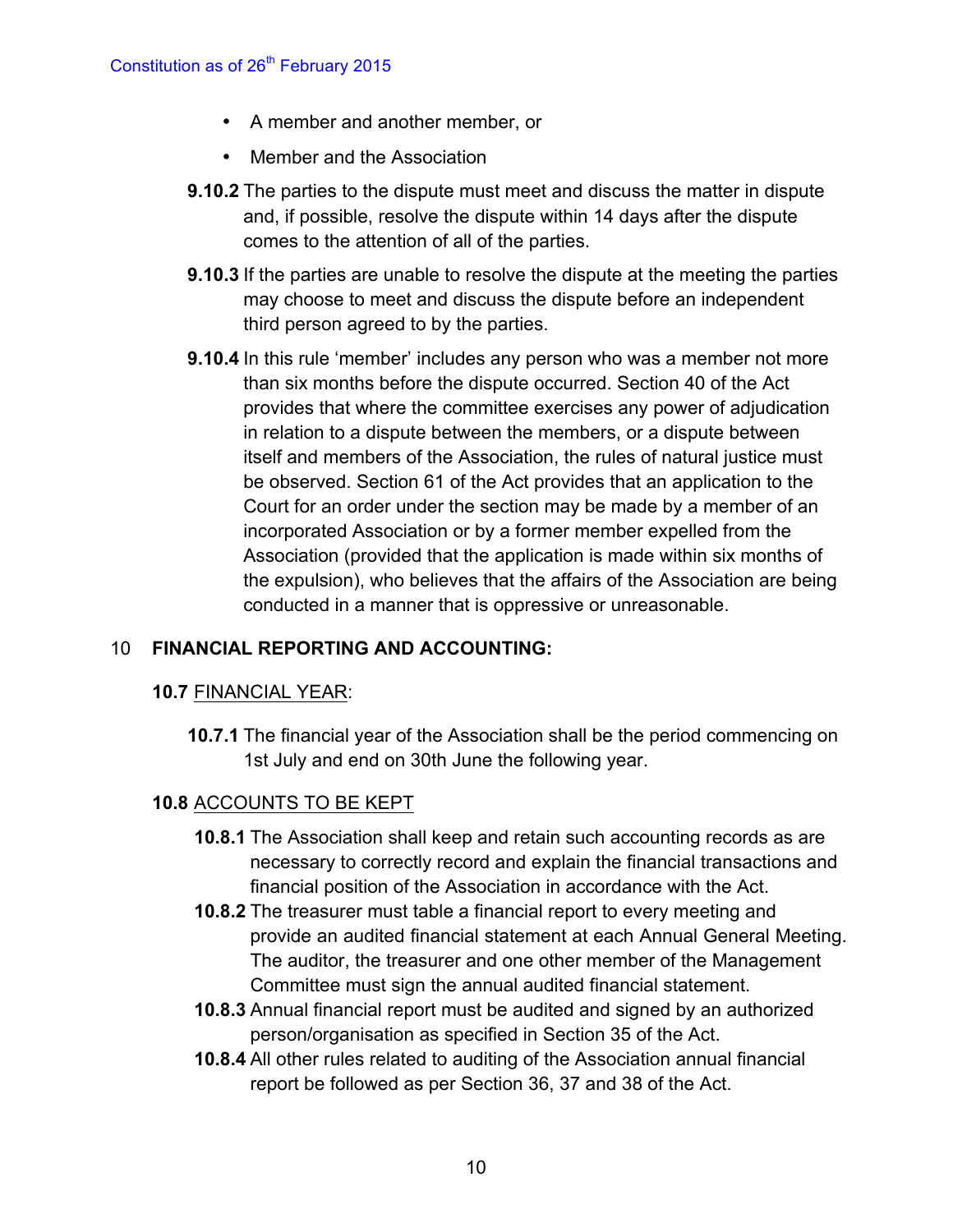# **10.9 AUTHORIZATION OF EXPENDITURE**

10.9.1 Two (2) members of the Management Committee who are authorized by the Association and registered with the Association's bank, must operate the Association's account, and must sign cheques on behalf of the Association. The treasurer must be one of the signatories.

The Association must retain the accounting records under section 35 or 39C of the Act (as the case requires), for 7 years after the completion of the transactions to which they relate.

# **11 PROHIBITION AGAINST SECURING PROFITS FOR MEMBERS**

The income and capital of the Association shall be applied exclusively to the promotion of its objects and no portion shall be paid or distributed directly or indirectly to members or their associates except as bona fide remuneration of a member for services rendered or expenses incurred on behalf of the Association. Section 55 of the Act provides a prohibition against securing profits for members.

# **12 WINDING UP**

The Association may be wound up in the manner provided for in Part 5, Section 40A to 49 of the Act (pages 32-41).

# 12.1 APPLICATION OF SURPLUS ASSETS

- 12.1.1 If after the winding up of the Association there remains 'surplus assets' as defined in the Act, such surplus assets shall be distributed to any organisation which has similar objects and has rules which prohibit the distribution of its assets and income to its members. The Association may determine to distribute surplus assets to nominated charities.
- 12.1.2 Such organisation or organisations shall be identified and determined by a resolution of members in general meeting. Section 43 of the Act prohibits the distribution of surplus assets at the completion of a winding up to members or former members, or associates of those persons.

# **13 CHANGES TO THE ASSOCIATION RULES/CONSTITUTION**

13.1 The rules/constitution may be altered (including an alteration to the Association's, by Special Resolution of the members of the Association. This procedure must be followed also for rescission or replacement by substitute rules/constitution or change of name of the Association. See 9.7 (above) for details